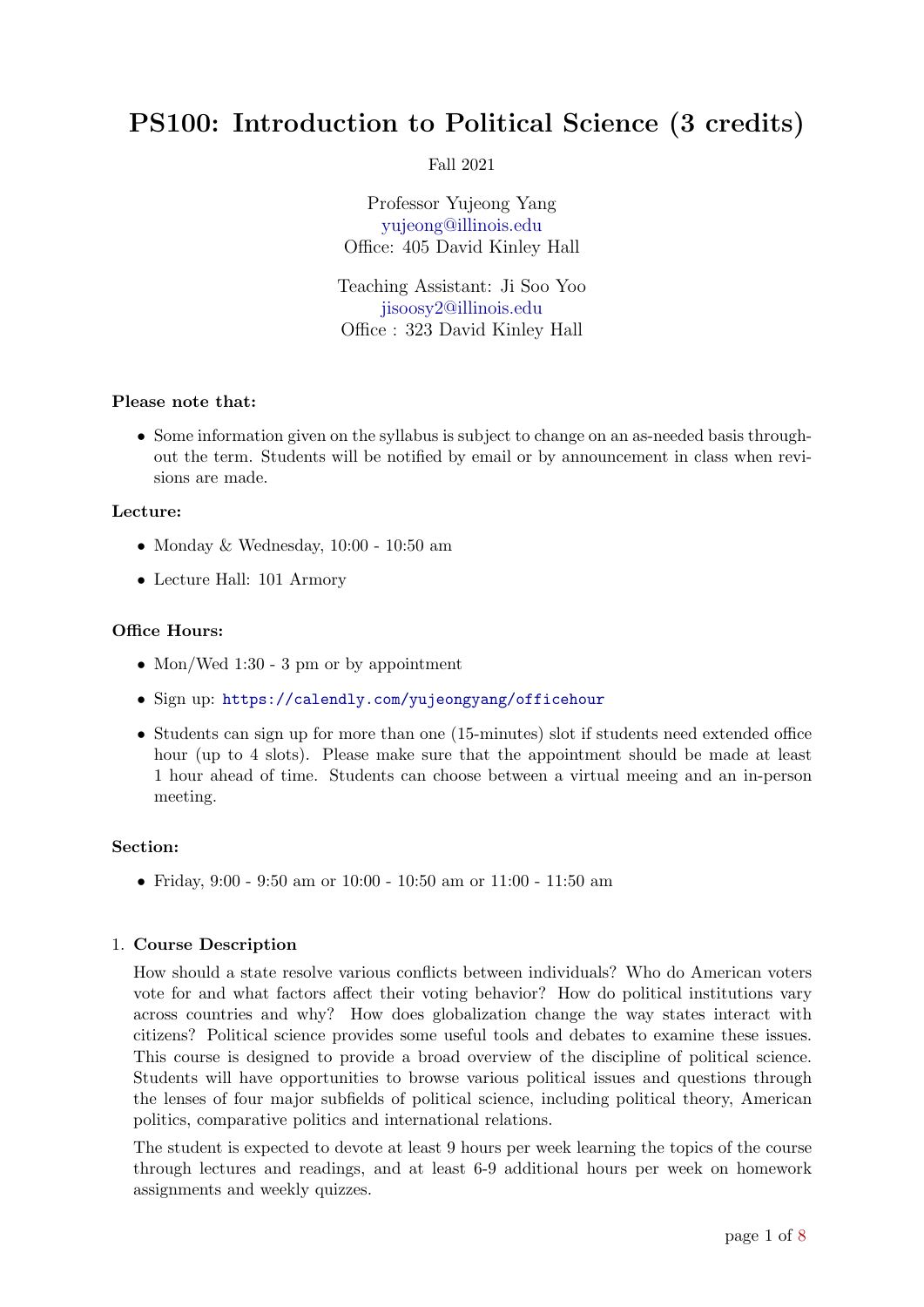### 2. Prerequisites

No prerequisites expected.

### 3. Student Learning Outcomes

- Understand fundamental concepts and core ideas of Political Science
- Differentiate the empirical and normative approaches to the study of politics
- Be ready and feel comfortable with taking upper-level courses in any subfield of political science.
- Apply core political science concepts to real-world problems

### 4. Course Materials

### • Textbook

# Douglas W.Simon, et al (eds.), The Challenge of Politics: An Introduction to Political Science, CQ Press, 2019 (6th Edition).

All other readings will be made available on Canvas. Please ensure that you have completed all readings before lecture.

### • i-clicker remotes

I am going to check students' attendances and participation using I-clicker. Students can participate in class activities using either the iClicker student mobile app, or using a handheld iClicker remote. Remotes can be purchased from campus bookstores or online. Students who use the app can purchase an iClicker subscription by signing in to your account on the iClicker student web app [\(https://student.iclicker.com\)](https://student.iclicker.com).

### 5. Course Website

You can find this syllabus, supplementary readings, assignments,grades and course announcements on the Illinois Learning Management System, Canvas [\(https://canvas.illinois.edu/\).](https://canvas.illinois.edu/) Please use your U of I NetID and password to log on.

### 6. Course Requirements and Assignments

| Midterm 1 (September 29, 2021) $\ldots$ 40 points      |
|--------------------------------------------------------|
| Midterm 2 (November 3, 2021) $\ldots$ 40 points        |
| Final (December 13, 2021) $\ldots$ 70 points           |
| Essay 1 (September 26, 2021) $\ldots$ 50 points        |
|                                                        |
| Essay 3 (December 5, 2021) $\ldots$ 50 points          |
| Reading Assignments ( $8 \times 10$ points)  80 points |
|                                                        |
|                                                        |
| Lecture Attendance and participation 20 points         |
|                                                        |

# • Midterm  $1\&2$  (40 points each) and Final (70 points)

The format of the two midterm exams and final will consist of a combination of  $T/F$ questions, multiple choices, short answers. Examples of  $T/F$  questions and multiple choices will be shared during the lecture. The short answer questions will be drawn from the key terms identified at the beginning of each set of lecture notes. Students are expected to provide 4-5 sentences which define the concept and explain its relevance to the study of international politics). The final exam is cumulative.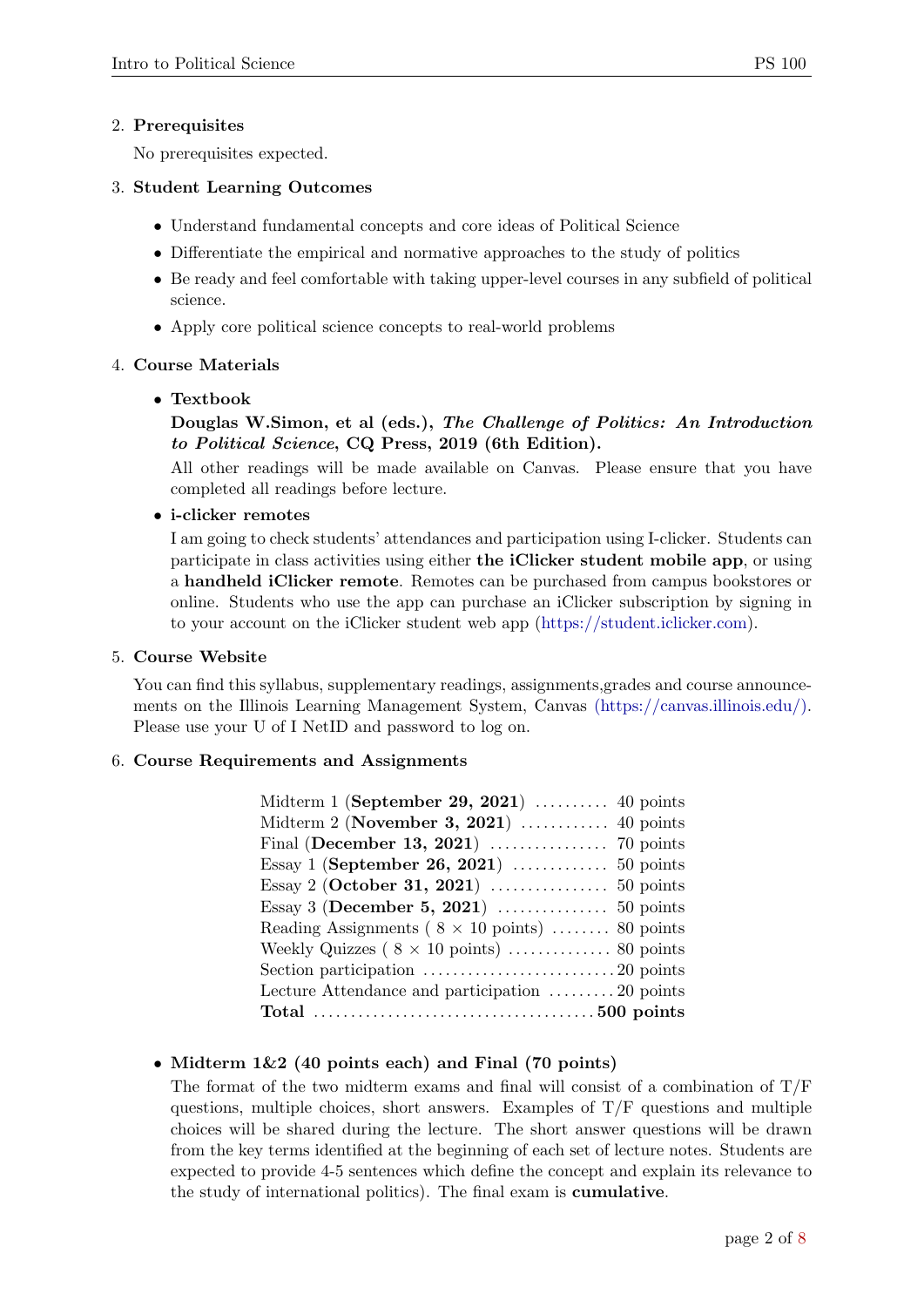• Essays (50 points  $\times$  3 essays) Students are required to submit three essays (word count between 500 and 550 each). The deadline of each essay is stated in this syllabus. In the essays, students are expected to express their thoughts about the topics covered in the class. Detailed instructions and rubrics will be available on the course website two weeks before the deadline.

### • Reading assignments (10 points  $\times$  8)

There are 11 reading assignments throughout the semester. Student may skip up to 3 reading assignments. For those who submit more than the required ten sets, only their most successful ten sets will be used when calculating their final grades. Students who completed all reading assignments without skipping any would receive 5 extracredit points.

#### • Weekly quizzes (10 points  $\times$  8)

- There will be online quizzes at the end of every week (Friday 11:59pm). Samples of the quiz questions will be shared during the lecture. Some of the quiz questions will be recycled and will show up in the Midterm and Final. In this regard, the weekly quizzes are great study guides for students. Students are encouraged to review the quiz questions when they prepare the midterm and final.
- I only count eight sets of quiz scores to calculate the final quiz grades. Students who miss or do not do well on the quizzes for whatever reasons are automatically excused up to three times.

#### • Section participation (20 points)

20 points of course grade will be based on student's preparation for, attendance of, and participation in discussion sessions led by the TA.

#### • Lecture attendance and participation (20 points)

20 points of course grade will be based on student's preparation for, attendance of, and participation in lecture and class discussion.

- I will use I-clicker to check student's participation and attendance.
- Full attendance at all lectures without active participation in either will earn students no higher than 15 points (out of 20 points).
- $-$  Students can opt to miss up to **three lectures** per semester without penalty. Every each subsequent absence will be penalized (- 1 point for each subsequent absence). If students habitually miss lecture without excuse (8 or more times per semester), they will receive zero of 20 points.

#### • Assignment of Grades

Letter grades will be calculated according to the following scale:

|              | $(490-500)$   | $B+$ | $(435-449)$   | $( )+$ | $(385-399)$ | $+(-$ | $(335-349)$ |
|--------------|---------------|------|---------------|--------|-------------|-------|-------------|
| $\mathbf{A}$ | $(465 - 489)$ |      | $(415 - 434)$ |        | $(365-384)$ |       | $(315-334)$ |
| $A-$         | (450-464)     | В-   | $(400-414)$   |        | $(350-364)$ |       | $(300-314)$ |

#### 7. Classroom Policies

#### • Late policy

Any assignments (weekly quizzes, essays, and/or reading assignments) should be submitted by the deadline. There will be no make-up quizzes. Assignments turned in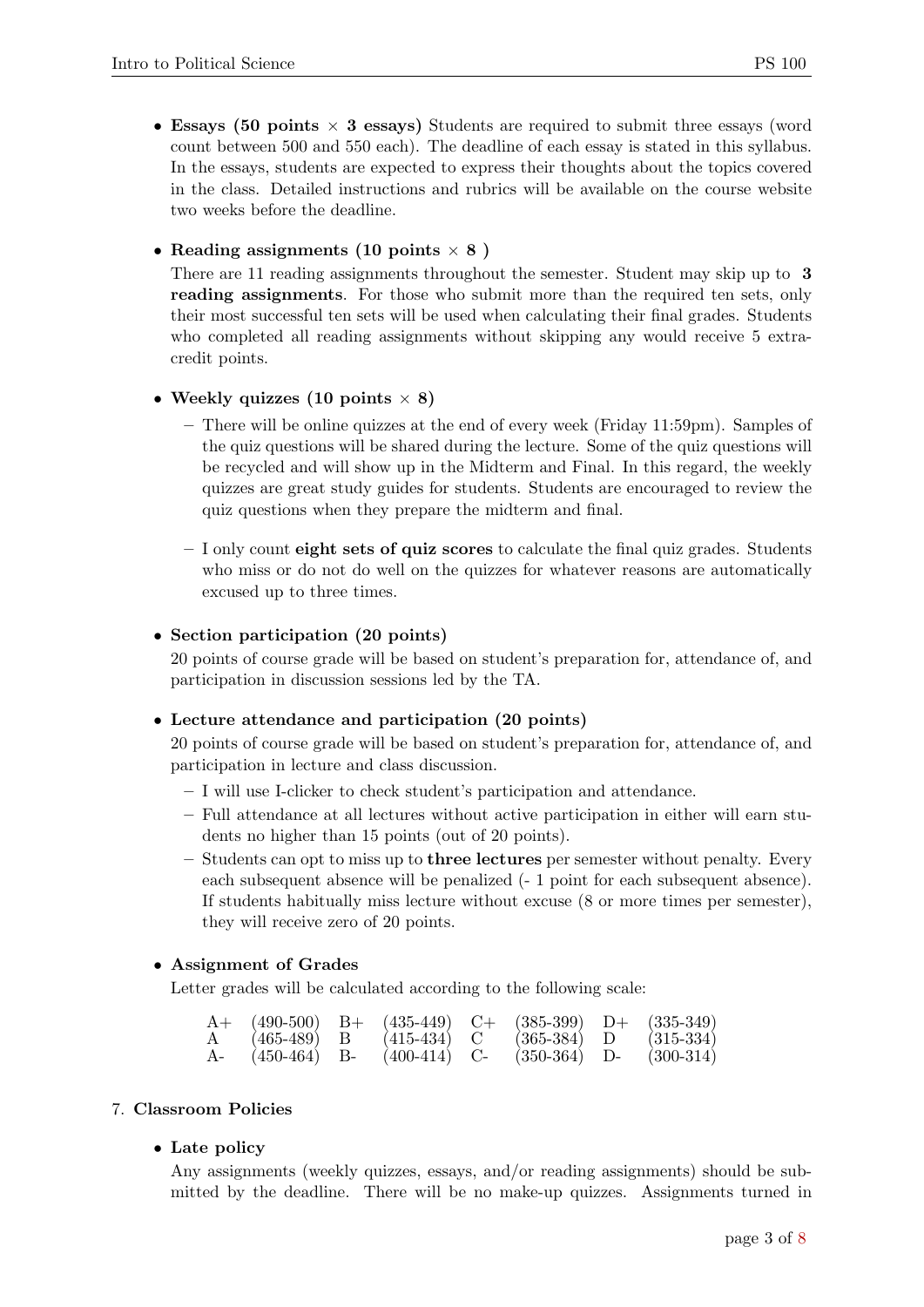within an hour of the due date will lose 10 percent of total points. Assignments turned in within a day of the due date (i.e. 24 hours past the deadline) will lose 20 percent of total points. Any assignments turned in after that will receive zero (0) points. The student alone is responsible for uploading assignments on time and in a readable format (either PDF or word).

# • Email Policy

If you have a question about the course or an assignment, check the syllabus first to see if the answer to your question is there. For email correspondence, I will do my best to get back to you within 24 hours—but please allow me a reasonable response time. I may not respond on weekends and holidays. Also, please include "PS 100" in the subject line so I can see that it's an email from my student in PS100 class.

# • Academic Honesty

All work that a student submit and complete in the course must be the student's own. It is students' responsibility to refrain from infractions of academic integrity, from conduct that may lead to suspicion of such infractions, and from conduct that aids others in such infractions. "I did not know" is not an excuse. Please refer to the Academic integrity policy and procedure. [https://studentcode.illinois.edu/](https://studentcode.illinois.edu/article1/part4/1-401/) [article1/part4/1-401/](https://studentcode.illinois.edu/article1/part4/1-401/)

# • Students with Disabilities

The instructor will do their utmost to make appropriate accommodations for students with disabilities. As explained in the University of Illinois Student Code, these accommodations can be coordination through the Division of Disability Resources and Educational Services, reachable at (217) 333-4603 or <disability@illinois.edu>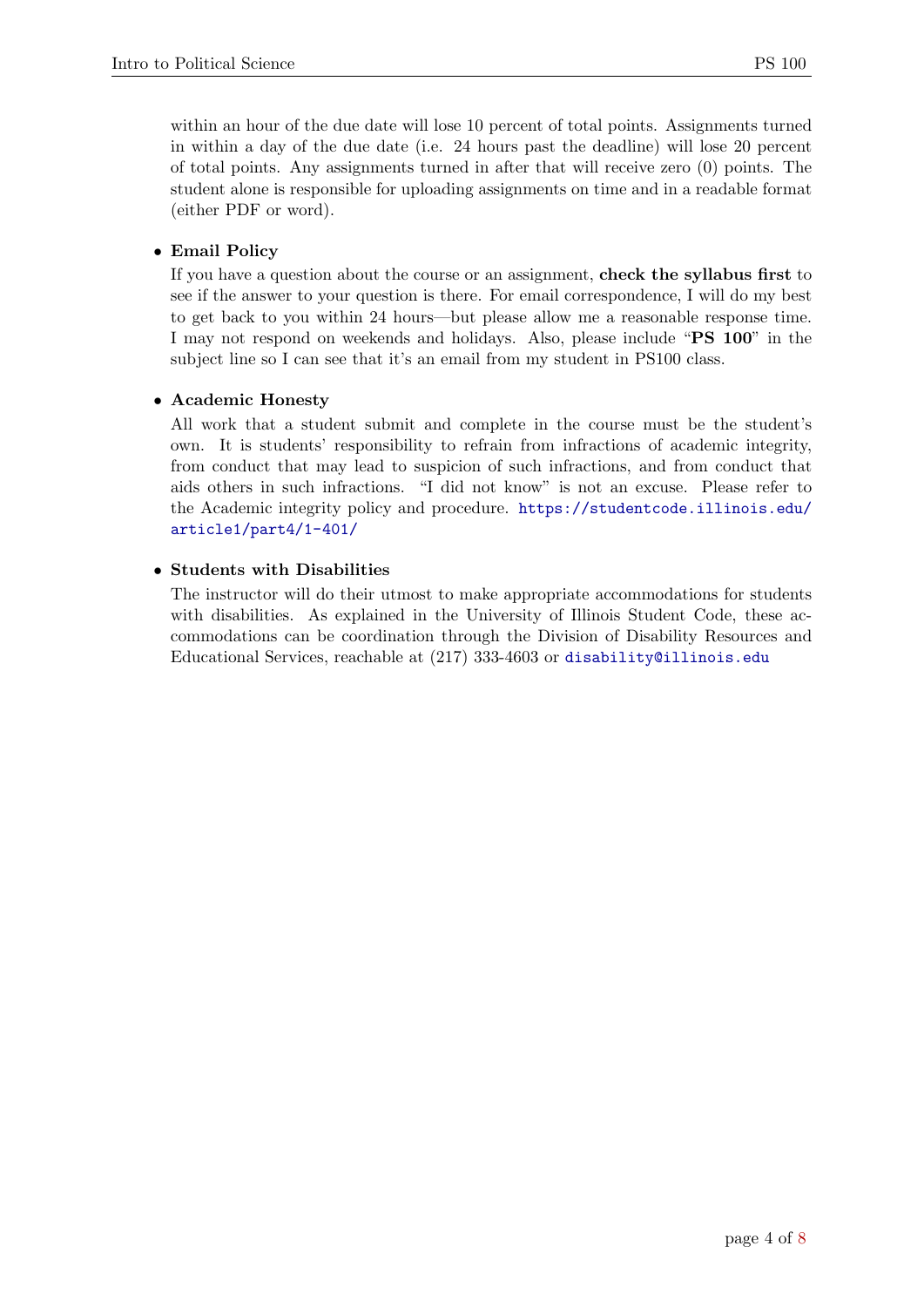# Week 1. Conceptualizing Political Science - Introduction

Monday, August 23 - Introduction

Wednesday, August 25 -What is Political Science

• The Challenge of Politics, Chapter 3 (pp. 55-77).

Friday, August 27 - First Session Meeting

# Week 2. Part I: Political Theory

Sunday, August 29: Reading Assignment #1 is due on Canvas by 11:59pm

Monday, August 30 - Political Philosophy vs. Empirical Political Science

• The Challenge of Politics, Chapter 3 (pp. 55-77).

Wednesday, September 1 - Prominent Thinkers in History of Political Thoughts

• The Challenge of Politics, Chapter 5 (pp. 109-133).

Friday, September 3 - Online Weekly Quiz #1 by 11:59pm

# Week 3. Part I : Political Theory

Sunday, September 5: Reading Assignment  $#2$  is due on Canvas by 11:59pm Monday, September 6 - Labor Day (No class) Wednesday, September 8 - Liberal Democracy

• The Challenge of Politics, Chapter 6 (pp. 135-158).

Friday, September 10 - Online Weekly Quiz #2 by 11:59pm

# Week 4. Part I: Political Theory

Sunday, September 12: Reading Assignment #3 is due on Canvas by 11:59pm Monday, September 13 - Marxism

• The Challenge of Politics, Chapter 7 (pp. 170-186).

Wednesday, September 15 - Democratic Socialism

• The Challenge of Politics, Chapter 7 (pp. 162-170).

Friday, September 17 - Online Weekly Quiz #3 by 11:59pm

# Week 5. Part II : Political Science Methods

# Sunday, September 19: Reading Assignment #4 is due on Canvas by 11:59pm Monday, September 20 - What does "Science" mean in Political "Science"?

• William Clark, Matt Golder and Sona Golder. 2013. Principles of Comparative Politics. "What is Science?". pp. 19-48.

Wednesday, September 22 - Empirical Approaches to Political Science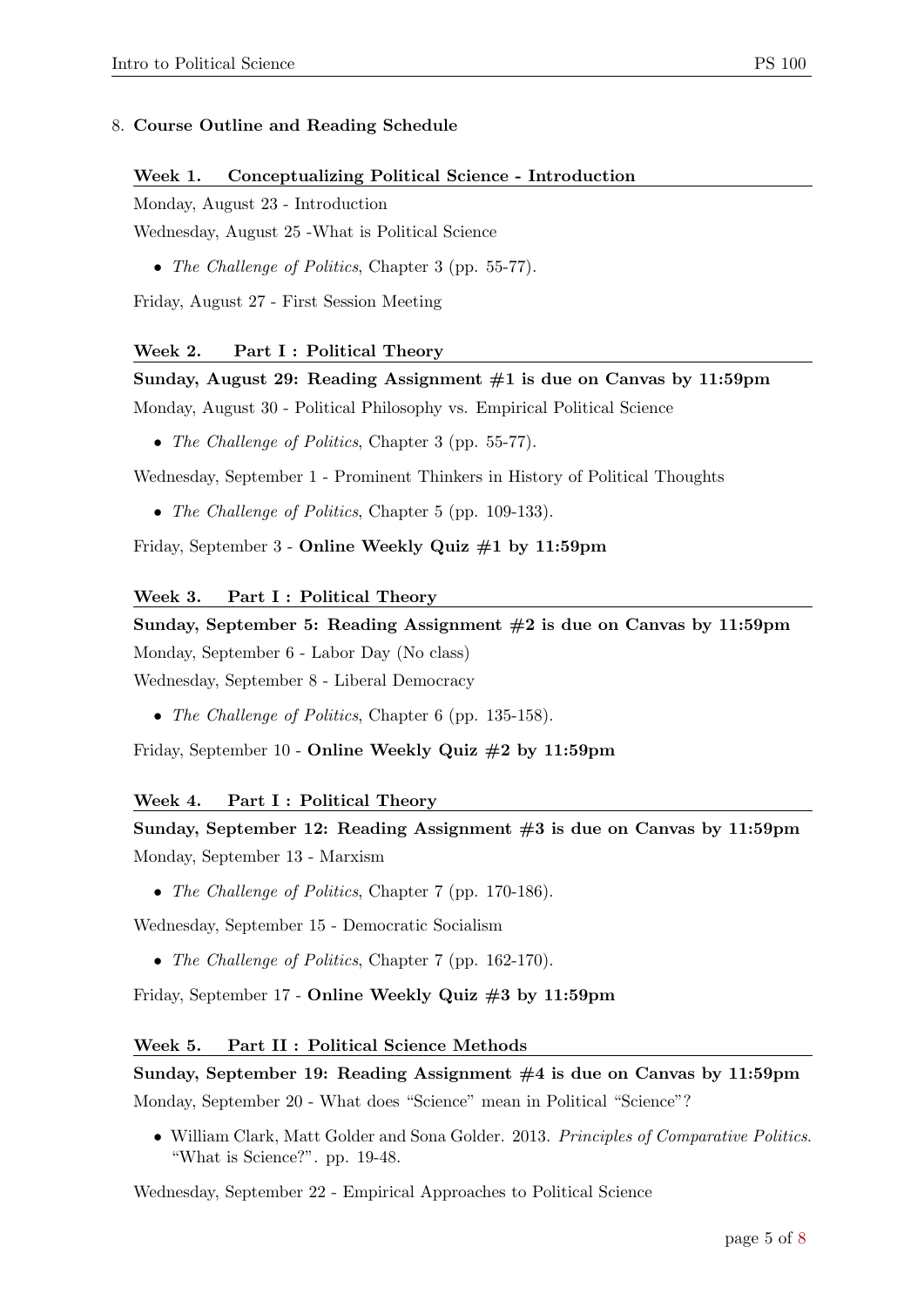• Maryann Barakso, Daniel M. Sabet and Brian F. Schaffner. 2014. Understanding Political Science Research Methods: The Challenge of Inference. New York: Routledge. "The Challenge of Inference." pp. 11-27.

Friday, September 24 - Online Weekly Quiz #4 by 11:59pm

Week 6. Review and Midterm 1 Sunday, September 26: ESSAY 1 is due on Canvas by 11:59pm Monday, September 27 - Exam Review Wednesday, September 29 - Midterm 1 Friday, October 1 - No session

#### Week 7. Part III : Comparative Politics & American Politics

# Sunday, October 3: Reading Assignment #5 is due on Canvas by 11:59pm Monday, October 4 - What is a State

• The Challenge of Politics, Chapter 10 (pp. 204-215; 273-277).

Wednesday, October 6 - Constitutional Features

• The Challenge of Politics, Chapter 8 (pp. 197-204).

Friday, October 8 - Online Weekly Quiz #5 by 11:59pm

# Week 8. Part III : Comparative Politics & American Politics Sunday, October 10: Reading Assignment  $\#6$  is due on Canvas by 11:59pm

Monday, October 11 - Political Institutions: American Political Institutions

• The Challenge of Politics, Chapter 9 (pp. 229-250).

Wednesday, October 13 - Political Institutions : Parliamentary Governments

• The Challenge of Politics, Chapter 10 (pp. 258-264).

Friday, October 15 - Online Weekly Quiz #6 by 11:59pm

#### Week 9. Part III : Comparative Politics & American Politics

# Sunday, October 17: Reading Assignment  $\#7$  is due on Canvas by 11:59pm Monday, October 18 - Electoral Institutions and Party Systems

• William Clark, Matt Golder and Sona Golder. 2013. Principles of Comparative Politics. (pp. 641-657).

Wednesday, October 20 - Political Culture and Values

• The Challenge of Politics, Chapter 8 (pp. 189-197; 215-220).

Friday, October 22 - Online Weekly Quiz #7 by 11:59pm

### Week 10. Part III : Comparative Politics & American Politics

Sunday, October 24: Reading Assignment  $\#8$  is due on Canvas by 11:59pm Monday, October 25 - Authoritarian Regimes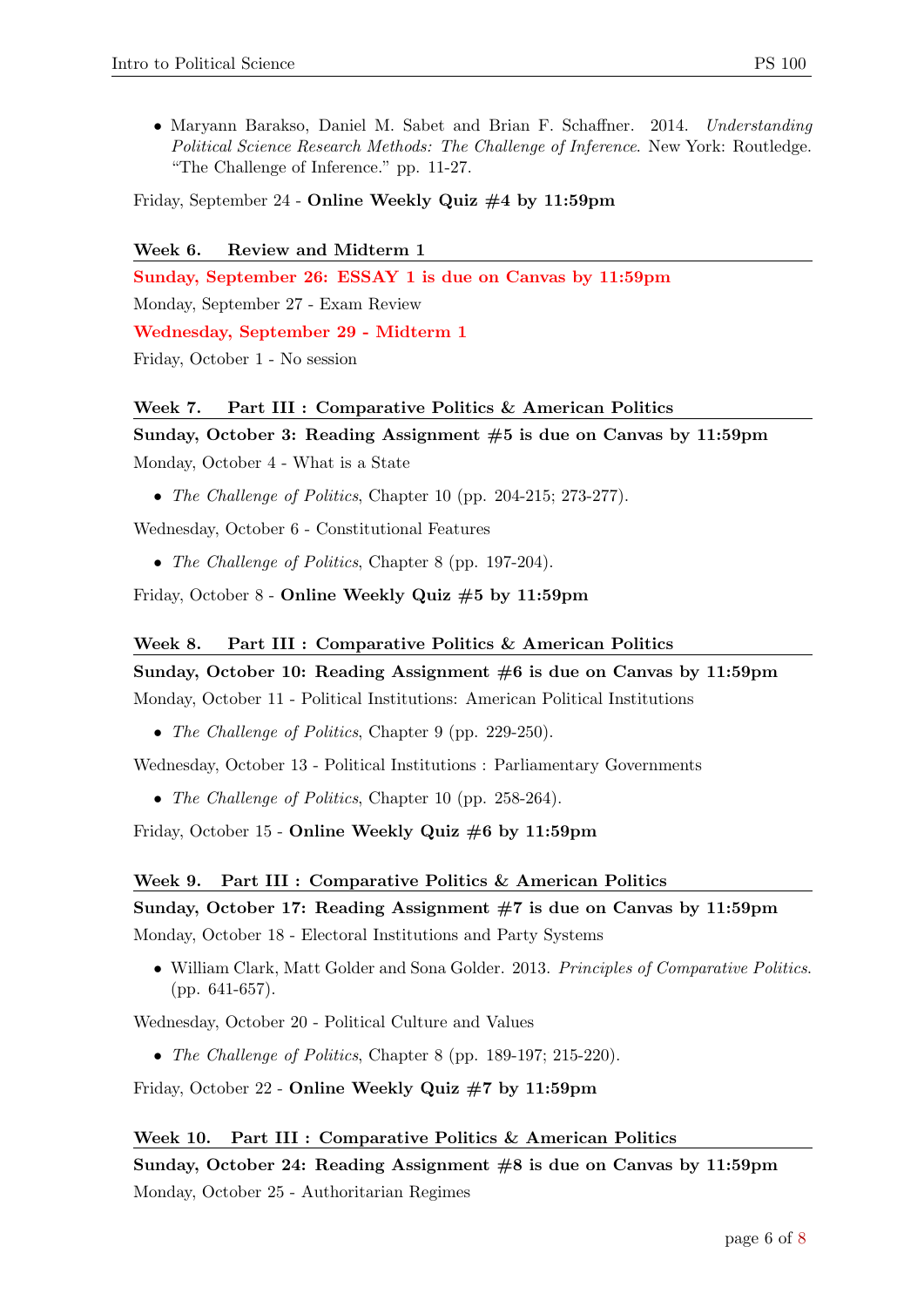• The Challenge of Politics, Chapter 10 (pp. 264- 273).

Wednesday, October 27 - Populism

• Uri Friedman. 2017. [What Is a Populist?.](https://www.theatlantic.com/international/archive/2017/02/what-is-populist-trump/516525/) The Atlantic.

Friday, October 29 - US Authoritarian Populism

- Dalibor Rohac, Liz Kennedy, and Vikram Singh. 2018. [Drivers of Authoritarian Pop](https://www.americanprogress.org/issues/democracy/reports/2018/05/10/450552/drivers-authoritarian-populism-united-states/)[ulism in the United States](https://www.americanprogress.org/issues/democracy/reports/2018/05/10/450552/drivers-authoritarian-populism-united-states/)
- Online Weekly Quiz #8 by 11:59pm

Week 11. Review and Midterm 2

Sunday, October 31: ESSAY 2 is due on Canvas by 11:59pm

Monday, November 1 - Exam Review

Wednesday, November 3 - Midterm 2

Friday, November 5 - No Session

#### Week 12. Part IV : International Politics

Sunday, November 7: Reading Assignment  $#9$  is due on Canvas by 11:59pm

Monday, November 8 - Actors and Core Concepts in International Politics

• The Challenge of Politics, Chapter 11 (pp. 281-309).

Wednesday, November 10 - Peace and Conflicts

• The Challenge of Politics, Chapter 12 (pp. 315-340).

Friday, November 12 - Online Weekly Quiz #9 by 11:59pm

#### Week 13. Part IV : International Politics

# Sunday, November 14: Reading Assignment #10 is due on Canvas by 11:59pm Monday, November 15 - Core Concepts in International Political Economy

• The Challenge of Politics, Chapter 14 (pp. 373-381).

Wednesday, November 17 - Trade and Economic Inequality

• Thomas Oatley, International Political Economy, Chapter 16. Globalization: Consequences and Controversies. 2012.

Friday, November 19 - Online Weekly Quiz #10 by 11:59pm

#### Week 14. Part IV : International Politics

# Sunday, November 21: Reading Assignment #11 is due on Canvas by 11:59pm Monday, November 29 - Collective Action Problems

• Frieden, Jeffry, David A Lake, and Kenneth A Schultz. 2009. World Politics: Interests, Interactions, Institutions. W.W. Norton & Company. Part of Chapter 2 (pp. 51-63).

Wednesday, December 1 - Environmental Politics and Collective Action Problems